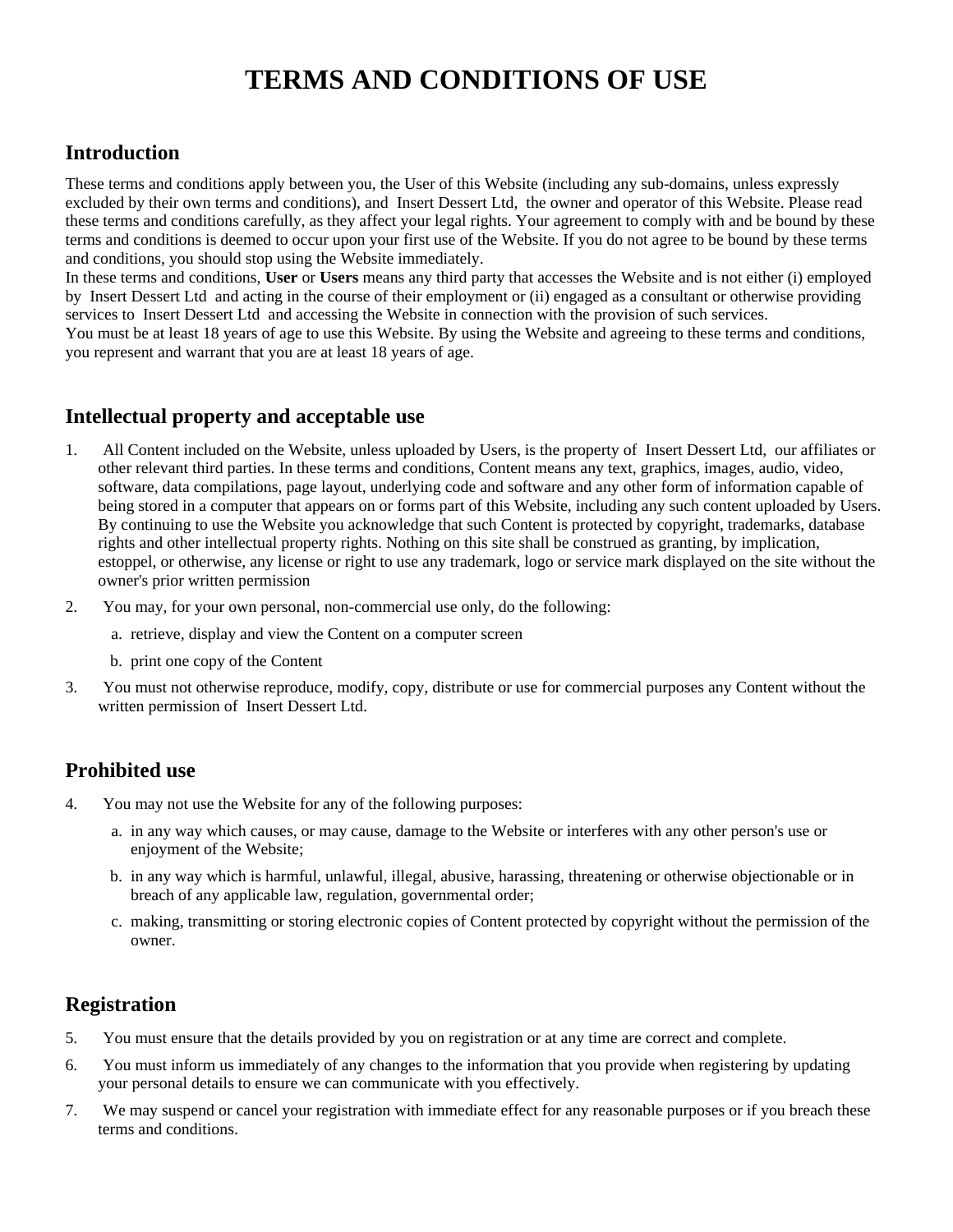8. You may cancel your registration at any time by informing us in writing to the address at the end of these terms and conditions. If you do so, you must immediately stop using the Website. Cancellation or suspension of your registration does not affect any statutory rights.

#### **Password and security**

- 9. When you register on this Website, you will be asked to create a password, which you should keep confidential and not disclose or share with anyone.
- 10. If we have reason to believe that there is or is likely to be any misuse of the Website or breach of security, we may require you to change your password or suspend your account.

#### **Privacy Policy**

11. Use of the Website is also governed by our Privacy Policy, which is incorporated into these terms and conditions by this reference. To view the Privacy Policy, please click on the following: .

#### **Availability of the Website and disclaimers**

- 12. Any online facilities, tools, services or information that Insert Dessert Ltd makes available through the Website (the **Service**) is provided "as is" and on an "as available" basis. We give no warranty that the Service will be free of defects and/or faults. To the maximum extent permitted by the law, we provide no warranties (express or implied) of fitness for a particular purpose, accuracy of information, compatibility and satisfactory quality. Insert Dessert Ltd is under no obligation to update information on the Website.
- 13. Whilst Insert Dessert Ltd uses reasonable endeavours to ensure that the Website is secure and free of errors, viruses and other malware, we give no warranty or guaranty in that regard and all Users take responsibility for their own security, that of their personal details and their computers.
- 14. Insert Dessert Ltd accepts no liability for any disruption or non-availability of the Website.
- 15. Insert Dessert Ltd reserves the right to alter, suspend or discontinue any part (or the whole of) the Website including, but not limited to, any products and/or services available. These terms and conditions shall continue to apply to any modified version of the Website unless it is expressly stated otherwise.

#### **Limitation of liability**

- 16. Nothing in these terms and conditions will: (a) limit or exclude our or your liability for death or personal injury resulting from our or your negligence, as applicable; (b) limit or exclude our or your liability for fraud or fraudulent misrepresentation; or (c) limit or exclude any of our or your liabilities in any way that is not permitted under applicable law.
- 17. We will not be liable to you in respect of any losses arising out of events beyond our reasonable control.
- 18. To the maximum extent permitted by law, Insert Dessert Ltd accepts no liability for any of the following:
	- a. any business losses, such as loss of profits, income, revenue, anticipated savings, business, contracts, goodwill or commercial opportunities;
	- b. loss or corruption of any data, database or software;
	- c. any special, indirect or consequential loss or damage.

#### **General**

19. You may not transfer any of your rights under these terms and conditions to any other person. We may transfer our rights under these terms and conditions where we reasonably believe your rights will not be affected.